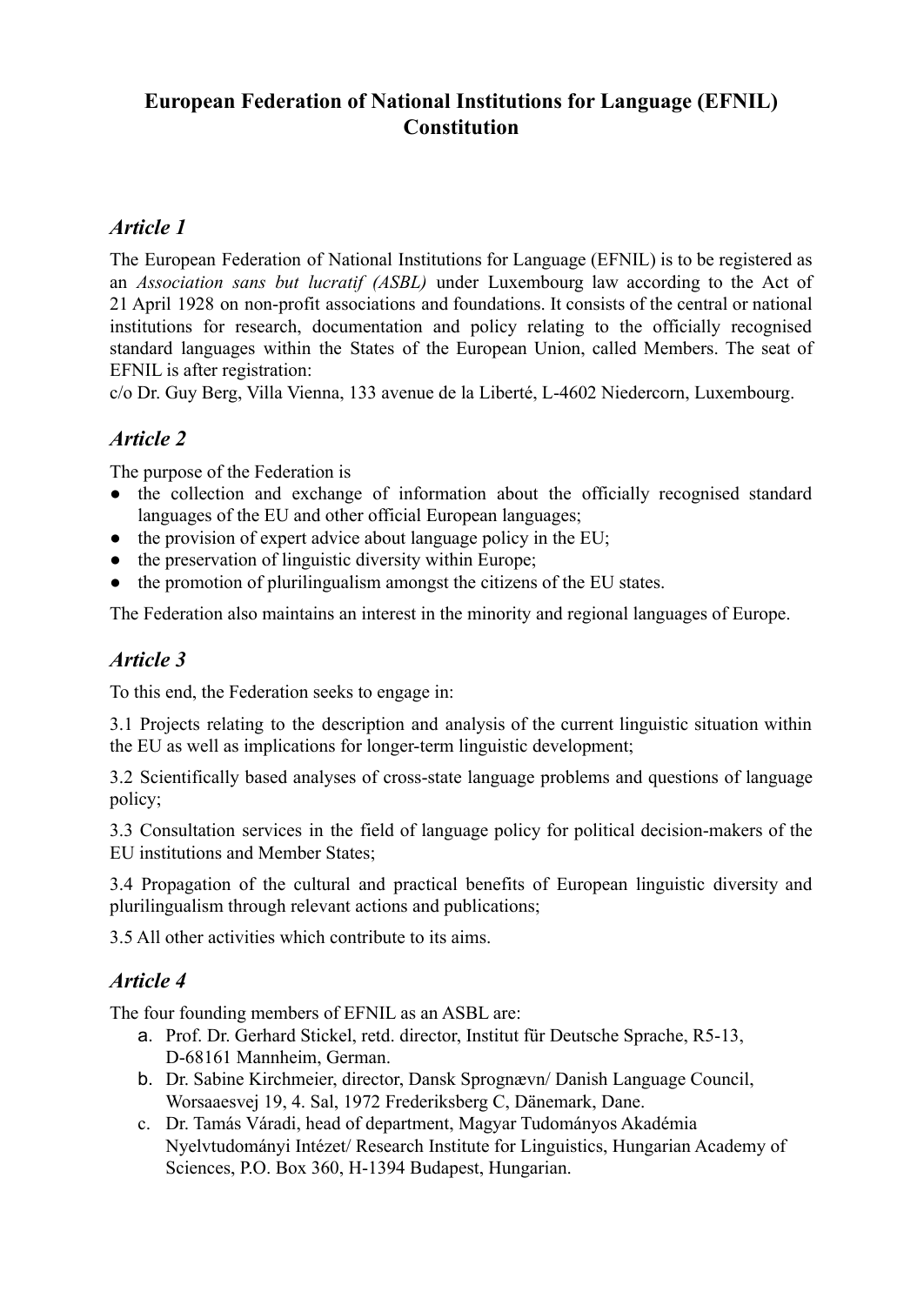d. Dr. Guy Berg, Chef adj. de la Représentation de la Commission européenne au Luxembourg, Maison de l'Europe,7, rue du Marché-aux-Herbes, L – 2920 Luxembourg, Luxembourger.

# *Article 5*

Conditions for the admission and resignation of members:

The admission of members according to Art. 1 is decided by the General Assembly of members. Comparable language institutions of European countries that do not belong to the European Union can be admitted by the General Assembly as Associate Members. A resignation of a member takes place by a written declaration of the member to the Executive Committee.

Beside Member institutions and Associated Member institutions, in this constitution referred to as Members, the General Assembly can co-opt individual persons as Honorary Members with a right to vote. As a rule these Honorary Members will be persons of high importance to EFNIL, whose experience and advice is considered important, such as ex-representatives of Member Institutions, esp. persons who have had a long-term experience within the Executive Committee of EFNIL or as co-ordinators of working parties, as well as persons with a particular expertise which is considered crucial for the mission of EFNIL. These Honorary Members will have the same rights as the representatives of Members, including the right to vote and the right to be nominated and to run as candidates for functions within the Executive Committee.

Honorary Members can be co-opted on a well-motivated proposal from the Executive Committee or of at least 10 Members. As a basic condition for co-optation, the regular member institution or institutions of the country to which a candidate belongs, should express its/their prior consent.

# *Article 6*

The organisational bodies of EFNIL are as follows:

- The General Assembly of the Members
- The Executive Committee
- The Secretariat

# *Article 7*

The General Assembly

7.1 The General Assembly of the Members consists of representatives of the language institutions of the EU States: up to two representatives from each Member State, each with a right to vote and of individual honorary members co-opted by the General Assembly, also with a right to vote.

If a country does not have a central or nationally supported language institution, it may be represented by two representatives from relevant academic fields. In order to meet particular needs or circumstances more delegates can be added with the status of observers without a right to vote.

7.2 A language institution of a European State which is not a member of the EU can be accepted by the General Assembly as Associate Member. The country in question is represented by one member with the right to vote. International collaborative bodies can be admitted as Associate Members without a right to vote.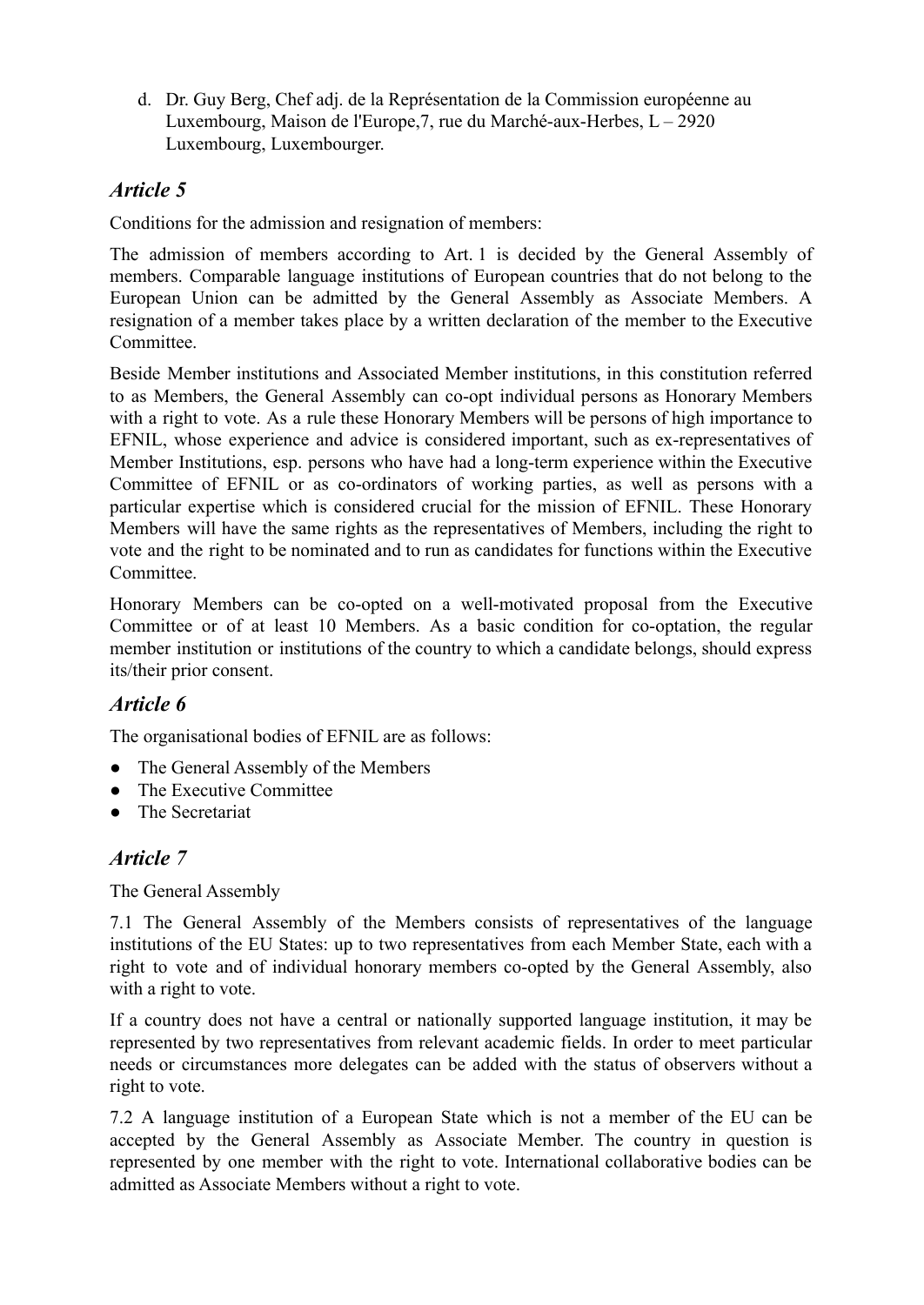7.3 The General Assembly advises and decides on important matters relating to EFNIL and its activities. It elects from the representatives of the member institutions and from honorary members a President, a Deputy President, a Secretary General, and up to four other members of the Executive Committee for a three-year term of office.

It decides on membership fees and other contributions, establishes the text of the Constitution, accepts or rejects candidate Members, establishes the work programme, action lines and projects, approves the financial budget, balance sheets and all other financial accounts.

It is called by the President to convene at least once a year, usually in connection with a thematically designated conference. All Members must receive at least four weeks' advance notice of a General Assembly. With the exception of changes to the constitution and a dissolution of EFNIL (see Art. 14), General Assembly decisions are based on a simple majority of the votes of the delegates. Decisions are communicated to all members by e-mail as part of the minutes for a final check and acceptance. The minutes of the Assembly are also published on the website of EFNIL, with access restricted only to members.

#### *Article 8*

The Executive Committee

The day-to-day affairs of the Federation are managed by the Executive Committee. The Executive Committee consists of the President, the Deputy President, the General Secretary, and up to four additional members who are elected for terms of three years by the General Assembly. The Executive Committee meets as required. Decisions are based on a simple majority of votes of the Committee members. In the case of a tie, the President's vote counts as two votes.

The Executive Committee reports to the General Assembly, submits an annual report on the Federation's activities, a work programme, a financial budget and a financial account.

### *Article 9*

#### The Secretariat

The Secretariat of the Federation supports the Executive Committee. The duties of the Secretariat include coordinating the activities of the Executive Committee, handling correspondence, and administering the finances of the Federation**.**

The Secretariat reports regularly to the Executive Committee and at least once a year to the General Assembly. It is responsible for the preparation of documents such as the work report and work programme, the financial budget, accounts and balance sheet on behalf of the Executive Committee. The General Secretary directs the Secretariat.

If necessary or preferable the Executive Committee can delegate administrative and/or financial tasks to other member institutions that will act under the supervision of the General Secretary and under the co-ordination of the Secretariat. If this delegation concerns financial administration and payments, the Executive Committee may appoint a representative of the delegated institution as Treasurer of EFNIL, even if this person has not been elected as a member of the Executive Committee. In the latter case, the Treasurer will attend the meetings of the Executive Committee and have an advisory function, without the right to vote.

*Article 10* Working parties